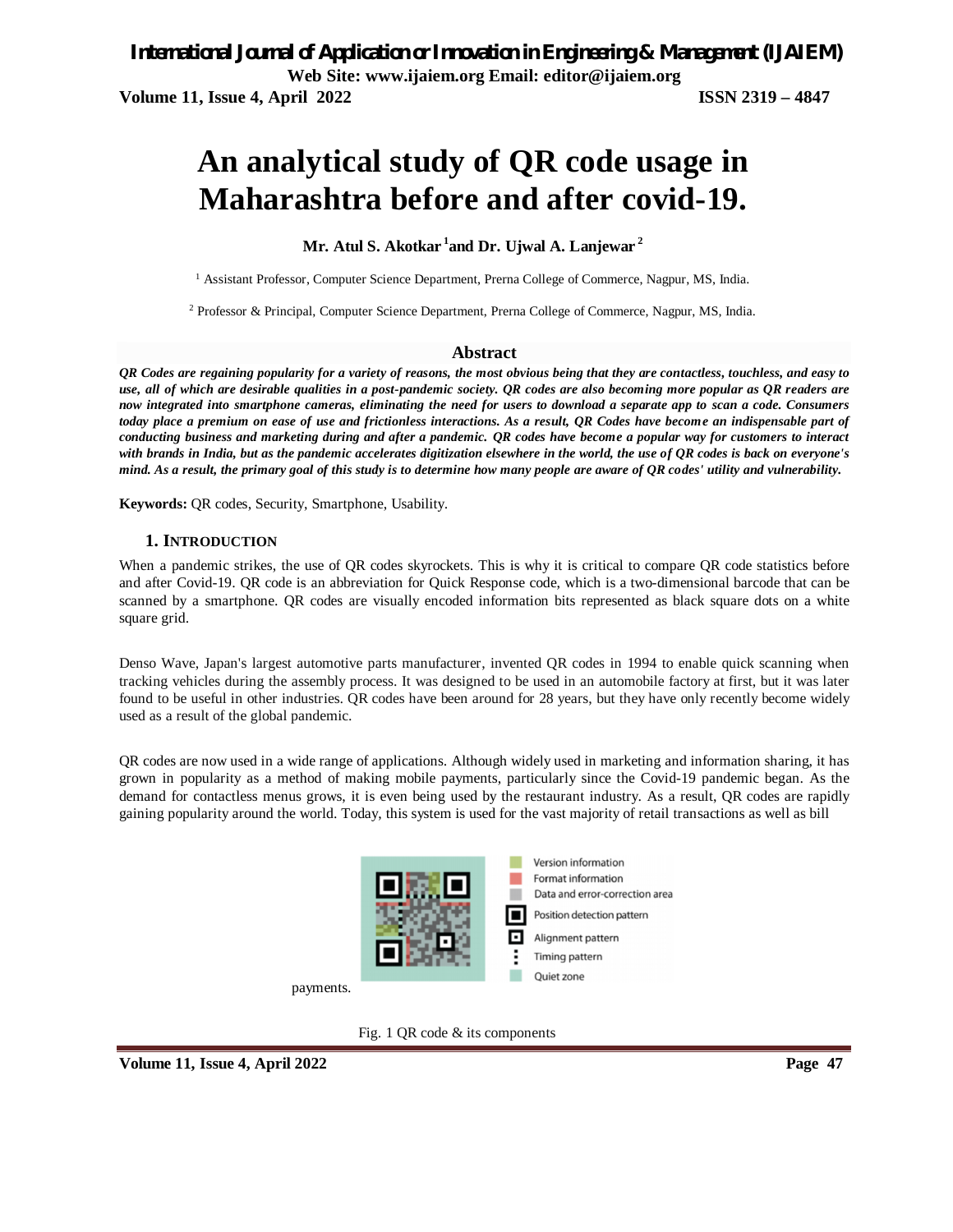## *International Journal of Application or Innovation in Engineering & Management (IJAIEM)* **Web Site: www.ijaiem.org Email: editor@ijaiem.org Volume 11, Issue 4, April 2022 ISSN 2319 – 4847**

Typically, in the case of QR scanning, possible attack scenarios can be summarized as follows:

- QR codes are not susceptible to eavesdropping. One way for hackers to gain access to this system is to alter the QR code on the poster. These fake posters can circulate in public spaces, and unsuspecting customers can scan them and end up on phishing websites.
- This is typically caused by an increase in the number of mobile users. On mobile devices, it is difficult to confirm the full URL in the address bar. Users are thus more vulnerable as a result. When they login using this phishing page, their passwords are compromised.
- By modifying the QR Code, an attacker could create a bogus website and redirect users. This is dangerous if authentication is required to access the website. The user has no way of knowing if the link has been changed.



Fig. 2 QR code online transaction process

- SQL injection is a type of attack in which SQL queries are run with user-supplied text inserted into the query string. When QR code readers attempt to interpret the data from a QR code, they leave themselves open to data injection into their structured objects.
- A malicious party can generate a QR code that injects arbitrary strings into a user's data structures, potentially causing harm.
- Criminals can simply create malicious QR codes and place them over legitimate codes, causing victims to pay a criminal rather than a legitimate service provider inadvertently.
- QRLJacking, also known as Quick Response Code Login Jacking, is a simple social engineering attack vector capable of session hijacking that affects all applications that rely on the "Login with QR code" feature as a secure method of account login.

As a result, the primary goal of this study is to determine how many people are aware of QR codes' utility and vulnerability. When a pandemic strikes, the use of QR codes skyrockets. This is why it is critical to compare QR code statistics before and after Covid-19

#### **1.1 Objectives of proposed research work:**

- **a**. Determine the extent of QR code usage in Maharashtra prior to and following the Covid-19 pandemic.
- **b**. Determine the number of people who are aware of the utility and vulnerability of QR codes.
- **c**. Recognize the issues encountered by QR code scanners and online financial transaction users.
- **d**. Understanding the security risks associated with QR code online financial transactions.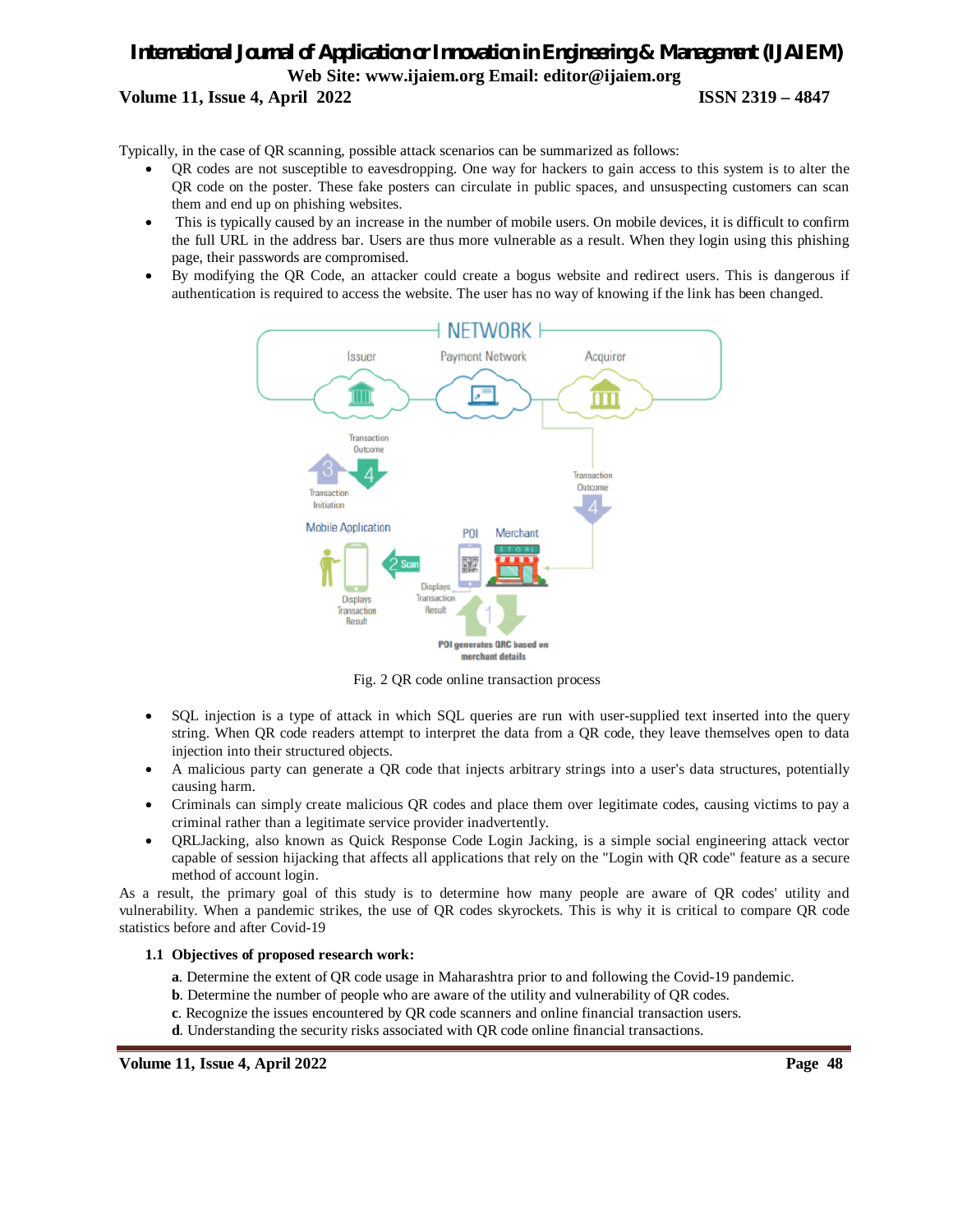# *International Journal of Application or Innovation in Engineering & Management (IJAIEM)* **Web Site: www.ijaiem.org Email: editor@ijaiem.org**

**Volume 11, Issue 4, April 2022 ISSN 2319 – 4847**

#### **2. RELATED WORK**

By the research of Ioannis Kapsalis et al 2013, concerning factor irrespective of the widespread use ofthe QR code in the world of multimedia is how there can be a malicious use of the stickers in market. While scanning in mobile scanners, they appear to be very appealing, but they are accompanied by attack vectors from the QR code itself, which direct the legitimate intended page or media to a malicious content online, even if the names are nearly identical, differing by one or two characters. For example, www.nirmauni.ac.in will be redirected to a very similar domain www.nimrauni.ac.in, and the victim will be bombarded with advertisements one after the other. Such phishing attacks are also common when a person scans a QR code at random in public places such as cafes, markets, malls, toilets, and so on. As a result, people must exercise caution when scanning the wild in order to avoid the worst.

The victims are not having any idea about the dirty bitsset in the QR code because it is not possible to identify the error by naked eye. Masking of certain bits are verymuch difficult to identify. Kaspersky Lab detected first of its type of dirty QR code in 2011. Also they found a loophole by finding some websites which possessTrojans which can send text messages to short ratenumbers. Also the dirty codes are capable of using the QR codes as attack vectors to cause harm to the back-end servers and systems by a simple SQL injection query. Besides, many online websites host net payment and banking. With an altered QR code it ispossible for the attacker to direct the payments or donations made in name of some NGO to his/her account. This is the extent to which the phishing attacks can cause harm to the common man.[3]

#### **3. DATA COLLECTION**

Online surveys are the most cost-effective and can reach the maximum number of people in comparison to the other mediums. The performance of these surveys is much more widespread than the other data collection methods. That's why for our analytical study we have selected online survey method for data collection and for this we have created questionnaire survey form in Google form. We have prepared 16 questions in our questionnaire. Our targeted audience consists of Smartphone users who are doing online financial transactions by scanning QR codes.

| <b>Find Out The Sample Size</b><br>This calculator computes the minimum number of necessary samples to meet the desired statistical<br>constraints.                                                                     | <b>Find Out the Margin of Error</b><br>This calculator gives out the margin of error or confidence interval of observation or                                                                    |
|-------------------------------------------------------------------------------------------------------------------------------------------------------------------------------------------------------------------------|--------------------------------------------------------------------------------------------------------------------------------------------------------------------------------------------------|
| <b>Result</b>                                                                                                                                                                                                           | <b>Result</b>                                                                                                                                                                                    |
| Sample size: 385                                                                                                                                                                                                        | Margin of error: 9.60%                                                                                                                                                                           |
| This means 385 or more measurements/surveys are needed to have a confidence level of 95% that<br>the real value is within ±5% of the measured/surveyed value.                                                           | This means, in this case, there is a 95% chance that the real value is within ±9.60%<br>measured/surveyed value.                                                                                 |
| $95% \arrow$<br>Confidence Level:<br>5%<br>Margin of Error:<br>Population Proportion:<br>50% Use 50% if not sure<br>68000000 Leave blank if unlimited population size.<br>Population Size:<br>Calculate<br><b>Clear</b> | $95% \arrow$<br>Confidence Level:<br>100<br>Sample Size:<br>60%<br>Population Proportion:<br>68000000 Leave blank if unlimited population size.<br>Population Size:<br>Calculate<br><b>Clear</b> |

**Fig.3** Total number of respondents computed online

On average, there are 6.8 crore Smartphone users in Maharashtra, so this will be our population. Our sample size of targeted audience will be 385 Smartphone users. We received 396 responses from Maharashtra's various districts during the survey. As a result, this data will be treated as primary data in order to perform analysis and draw meaningful conclusions.

#### **4. DATA ANALYSIS**

When a group of QR code users were polled, they were asked a series of questions based on their knowledge of QR scanning payment services. As a result, (79.3 percent) of respondents say they are aware of QR code utilities, (6.8 percent)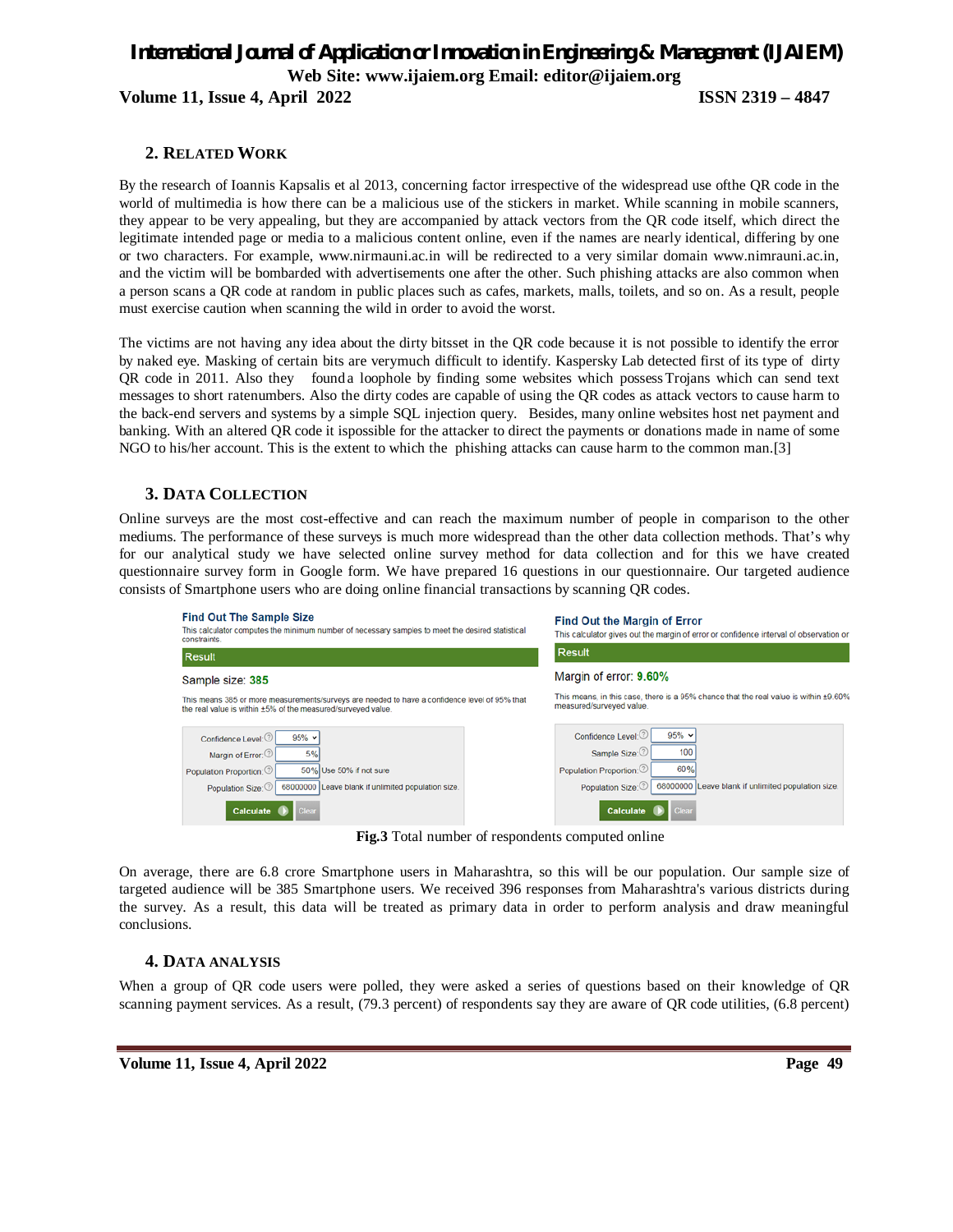### *International Journal of Application or Innovation in Engineering & Management (IJAIEM)* **Web Site: www.ijaiem.org Email: editor@ijaiem.org Volume 11, Issue 4, April 2022 ISSN 2319 – 4847**

say they are not aware of QR code utilities, and (13.9 percent) say they are aware of QR code and its utilities to some extent.



**Fig.4** Awareness about QR code utility

Regular usage of QR Code payments by % of population (defined by the scanning of a merchant s QR code) are as follows:



**Fig.5** Frequency of QR code usage.

Daily(32.9%), Weekly(27.1%), Monthly(21.5%), Quarterly(6.3), Yearly(3%), Never(9.1%). QR code use in India is ubiquitous and just about synonymous with phone use.

As per data collected 55.1% respondents are using QR code for sending & receiving money, 16.2% respondents are using QR code for bill payments, 9.6% respondents are using QR code for purchasing groceries & 5.1% respondents are using QR code for ordering food from restaurants.





The most essential element in cashless transactions are Credit card or Debit card, Mobile wallets, Internet Banking, UPI payment, USSD, Aadhaar Enabled Payment System, Bank pre-paid cards, Point of Sale (PoS), Mobile Banking. In India, QR codes are the most widely used mobile payment method. Out of these, QR code UPI payments account for 70.5 percent of all online cashless transactions.

**Volume 11, Issue 4, April 2022 Page 50**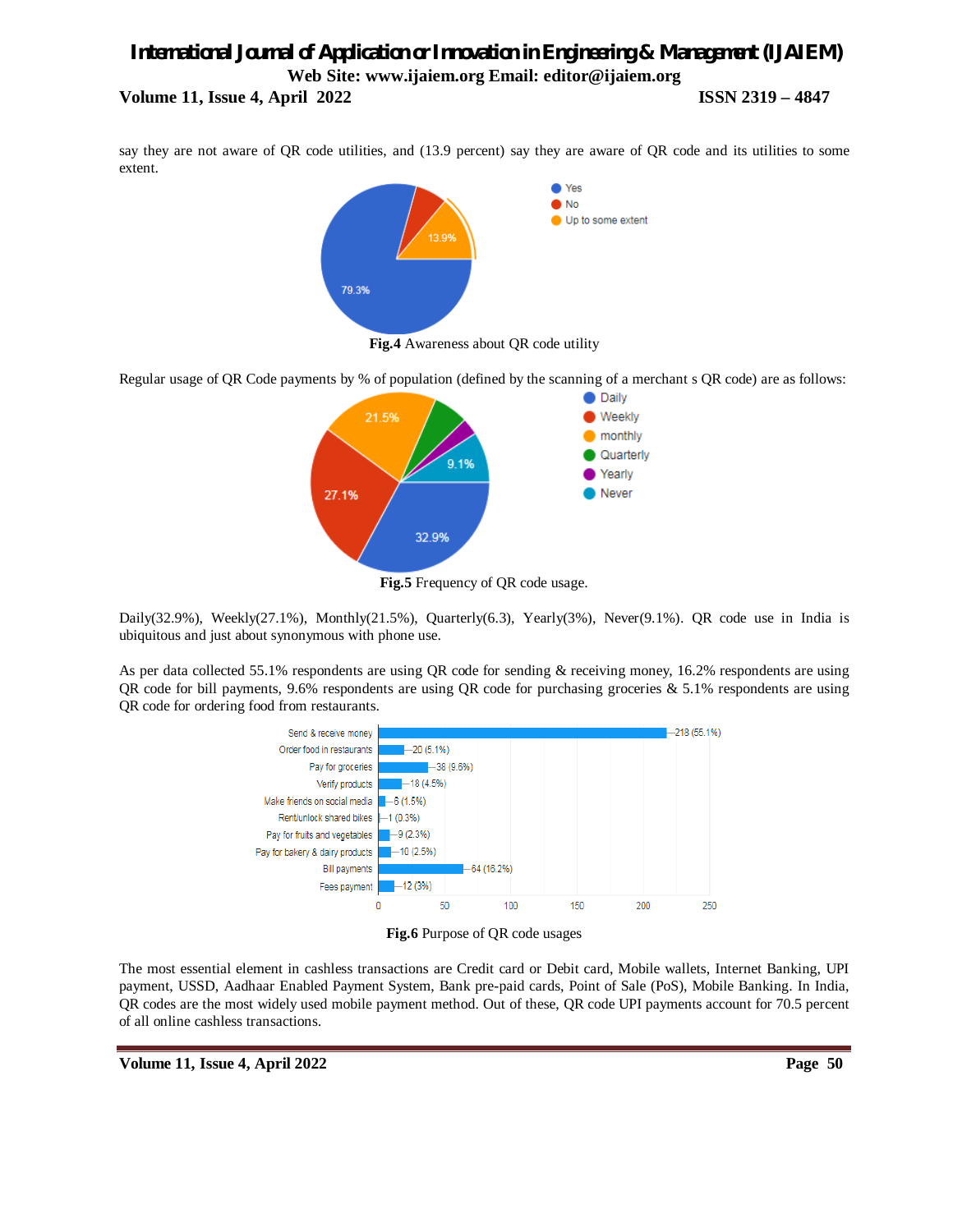# *International Journal of Application or Innovation in Engineering & Management (IJAIEM)* **Web Site: www.ijaiem.org Email: editor@ijaiem.org**

**Volume 11, Issue 4, April 2022 ISSN 2319 – 4847**



**Fig.7** Modes of online payment used by respondent

Global companies/wallets that use QR codes in Maharashtra are Bhim App, PhonePe App, Google pay, Paytm App, Mobikwik, Amazon Pay, PayZapp, Pockets by ICICI, YONO SBI, Dhani App, WhatsApp Pay. Google pay is most popular among the users. 41.6% of users using Google pay, 34.8% of respondents using Phone pay, 15.5% of users are using Paytm app, 2.5% of respondents using Bhim app.



**Fig.8** Different apps that are used by respondent for QR code scanning & online transaction.

How customers benefit from QR codes? 81.1% respondents are saying faster transactions, 42.2% respondents are saying convenience to use, 36.9% respondents are saying secure peer to peer transaction, 25% respondents are saying less hassle and 26.8% respondents are saying no transportation cost.



**Fig.9** Purpose of respondents for using QR code

QR codes can be used to interact with customers, enable eco-sustainable schemes, and provide novel functions when combined with new technology. QR codes serve as a link to interact with customers, enabling eco-sustainable schemes, and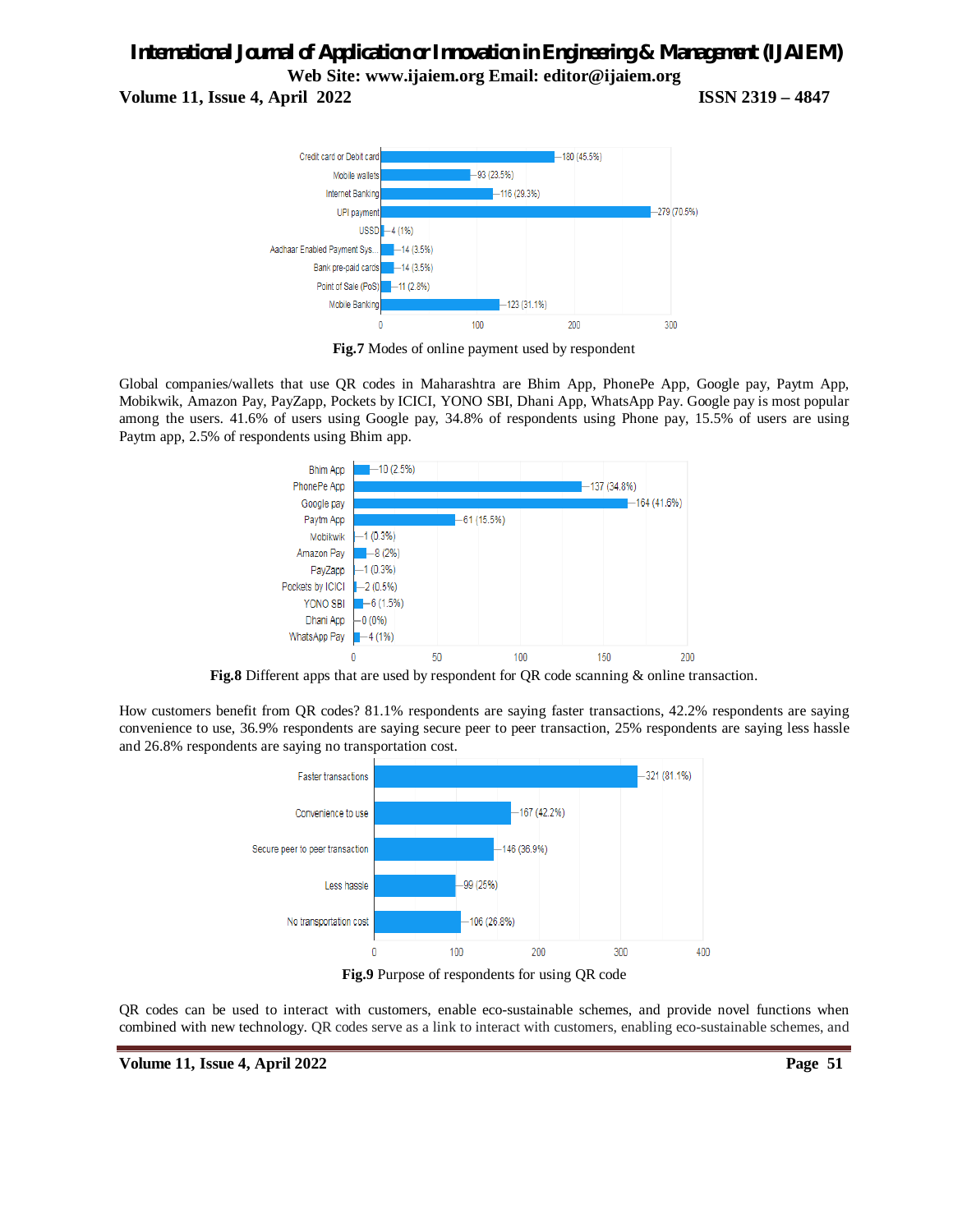## *International Journal of Application or Innovation in Engineering & Management (IJAIEM)* **Web Site: www.ijaiem.org Email: editor@ijaiem.org Volume 11, Issue 4, April 2022 ISSN 2319 – 4847**

provide fresh capabilities. 27.8% say for Gaining data and insights from customers, 51.8% say Reducing paper usage, 9.3% managing your inventory and monitor the supply chain & 11.1% say Enhancing and measuring marketing campaign success



**Fig.10** Total number of respondents aware about utility of QR Code

Surveyed group who have used QR codes were asked several questions based on types of attacks caused by a malicious QR code created by cybercriminals on QR-based payment services out of which 5.8% say Quishing - QR Codes Leading to Phishing Sites, 3.8% say QRLjacking - QR click-jacking attack, 15.2% Financial theft, 4.8% say Bugs in QR codes, 35.9% say all of the above, 35.1% say Don't have any idea.



**Fig.11** Type of attacks caused by a malicious QR code created by cybercriminals on QR-based payment services

In a study, the following security tips for customers were identified:

- To protect your mobile devices, install a mobile security application that includes antivirus, antispyware, and web filtering capabilities.
- Do not scan a QR code that appears to have been tacked onto marketing materials.
- If the QR code directs you to a website that requests personal information, do not provide any information until you have confirmed that the request is legitimate.
- Do not scan QR codes in the form of stickers placed at random in public places because they could be from scammers testing out their malicious QR code.

#### **5. FUTURE SCOPE AND CONCLUSION**

In this paper, we provided an analytical overview of current scenario on QR code security and usability. We identified the most important use cases as well as the attack vectors that go with them. To accomplish this, we conducted a thorough review of the literature and online survey. In the media, the most commonly reported fraud using QR codes as an attack vector is social engineering, specifically phishing. QR codes have made their way from automotive assembly plants into our daily Smartphone usage. They are used in advertising, authentication, and even monetary transactions that involve the transfer of sensitive data. However, there has been very little research in this field.